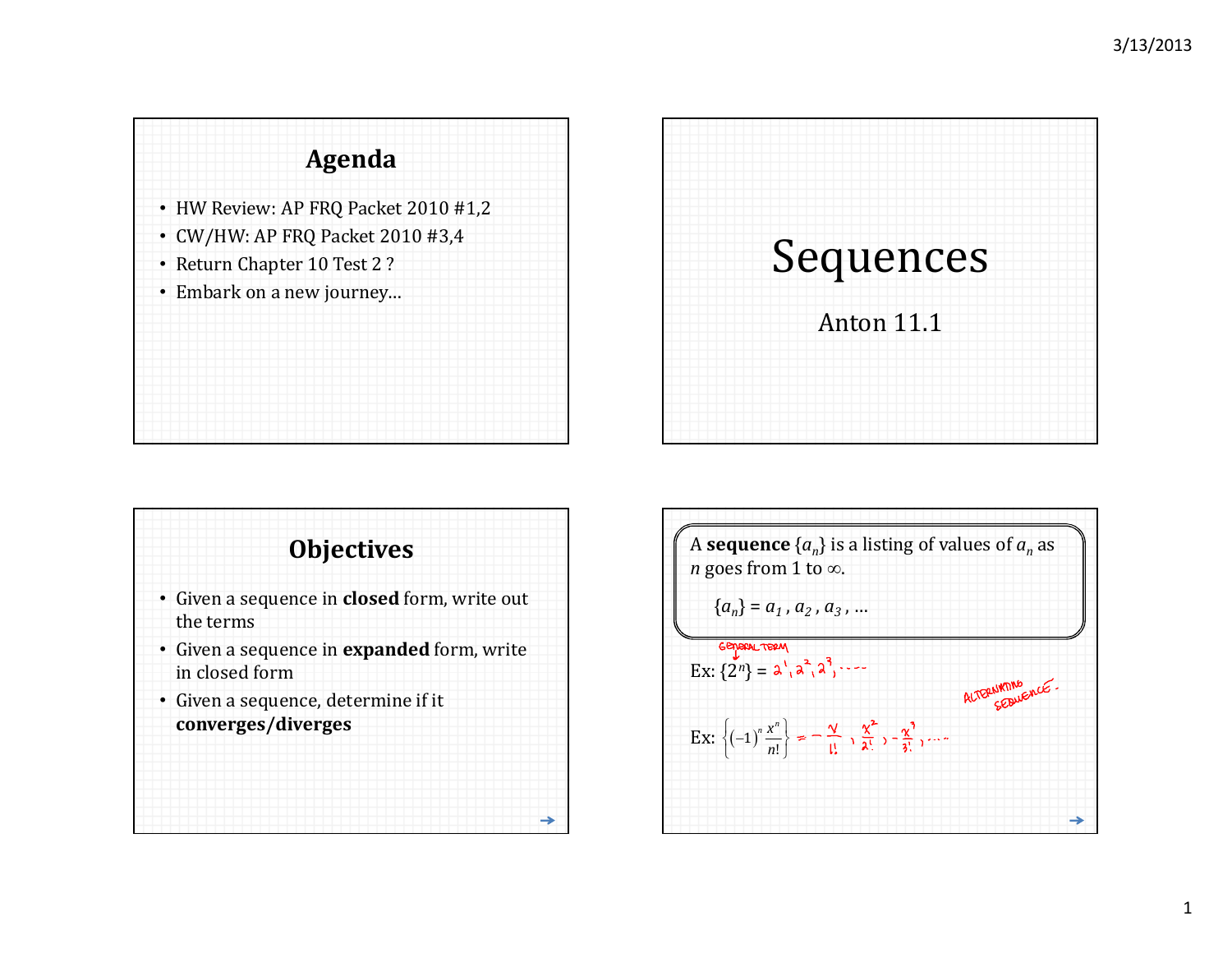





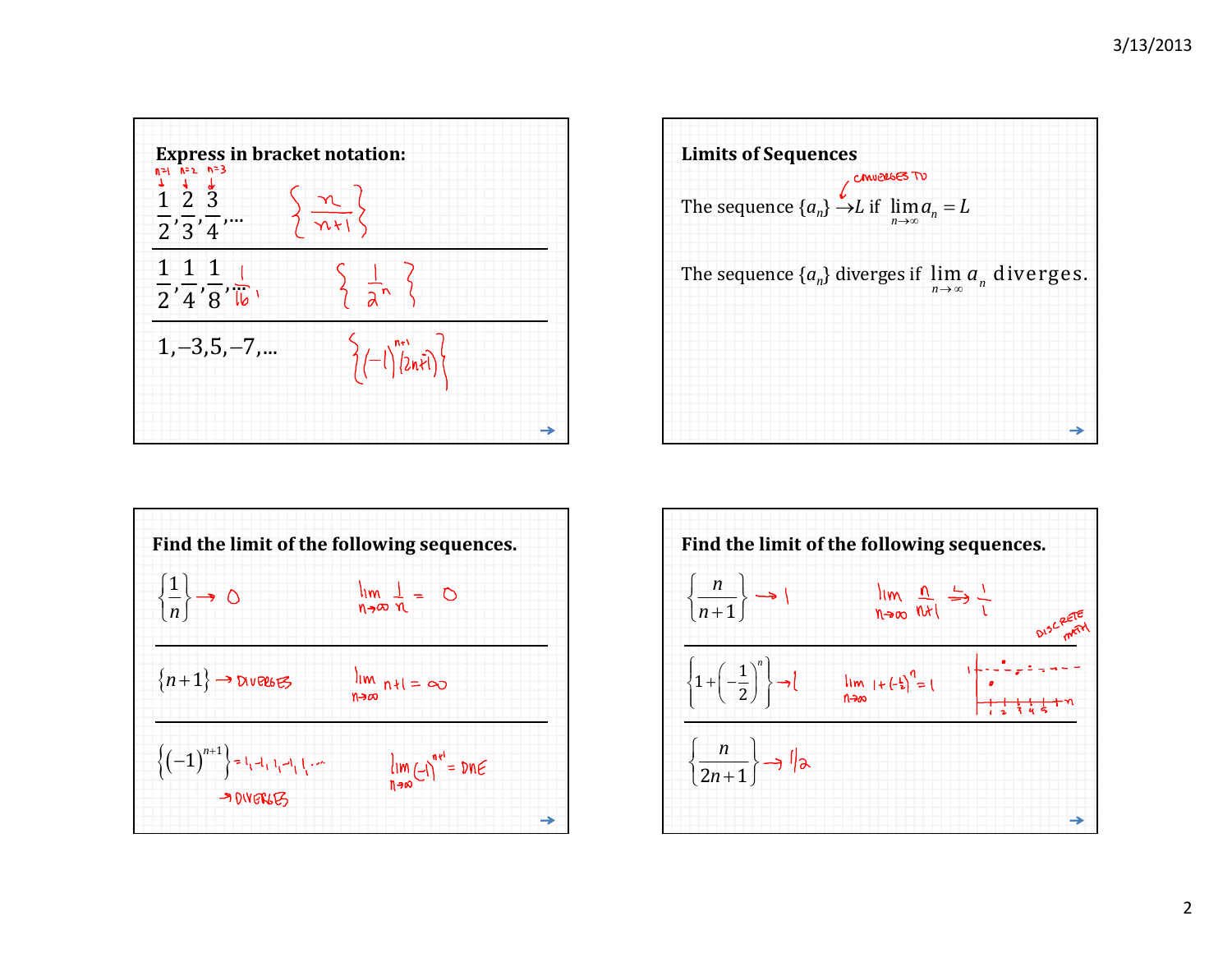





| <b>Recursive Sequences - an example</b>                                                |  |
|----------------------------------------------------------------------------------------|--|
| ${a_n} \Rightarrow a_{n+1} = \frac{1}{2} \left( a_n + \frac{3}{a_n} \right)$ $a_1 = 1$ |  |
| List out the first few terms:                                                          |  |
|                                                                                        |  |
| Do you think the sequence converges?                                                   |  |